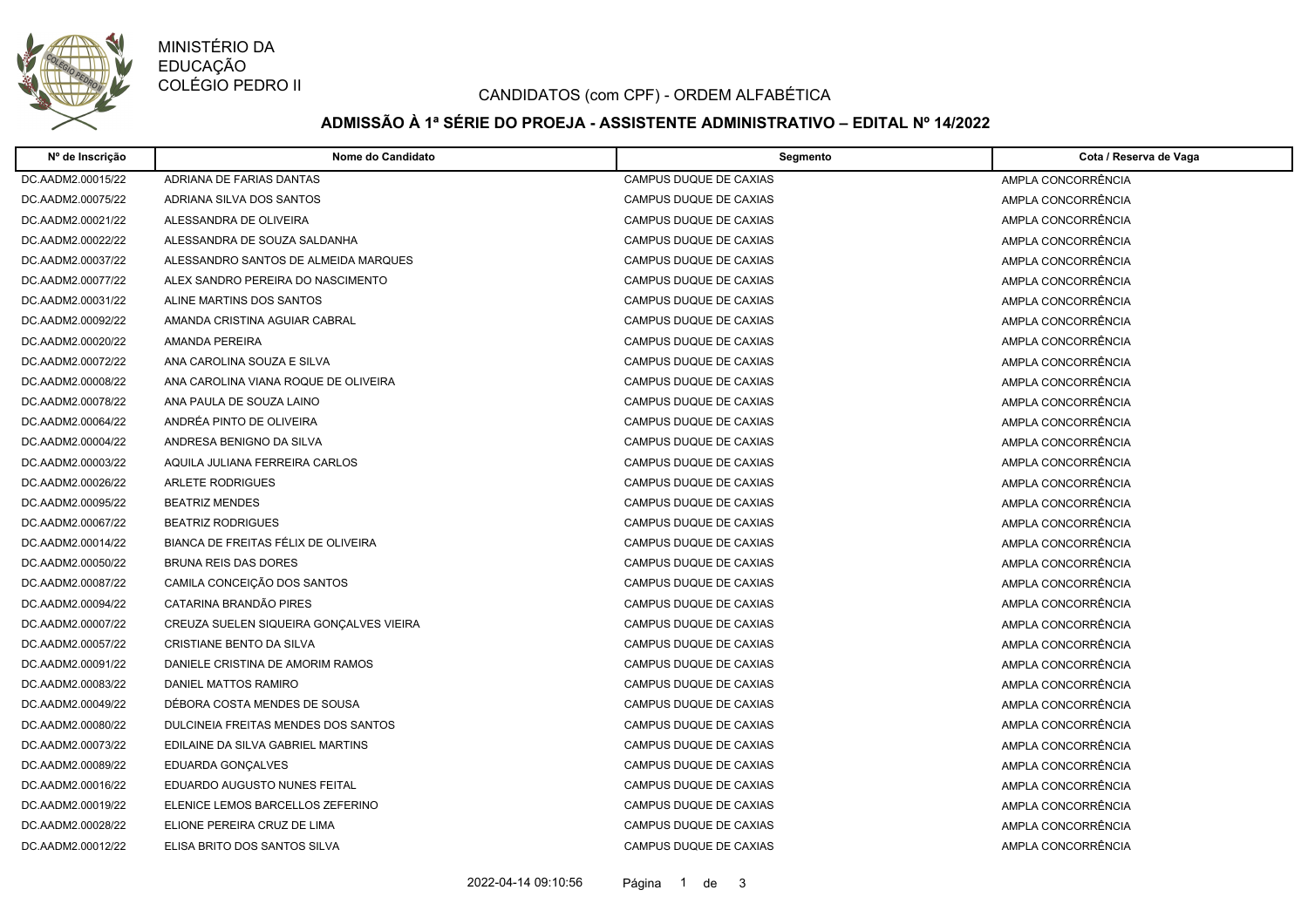

MINISTÉRIO DA EDUCAÇÃO COLÉGIO PEDRO II

### CANDIDATOS (com CPF) - ORDEM ALFABÉTICA

# **ADMISSÃO À 1ª SÉRIE DO PROEJA - ASSISTENTE ADMINISTRATIVO – EDITAL Nº 14/2022**

| Nº de Inscrição   | Nome do Candidato                     | Segmento               | Cota / Reserva de Vaga |
|-------------------|---------------------------------------|------------------------|------------------------|
| DC.AADM2.00002/22 | ELISANGELA DOS SANTOS CARVALHO        | CAMPUS DUQUE DE CAXIAS | AMPLA CONCORRÊNCIA     |
| DC.AADM2.00068/22 | EMILYN JUSTINO BARBOZA LATUF          | CAMPUS DUQUE DE CAXIAS | AMPLA CONCORRÊNCIA     |
| DC.AADM2.00055/22 | <b>ERIC RAMOS RAZUCK</b>              | CAMPUS DUQUE DE CAXIAS | AMPLA CONCORRÊNCIA     |
| DC.AADM2.00086/22 | ERIKA JESUS DOS SANTOS DE SOUZA       | CAMPUS DUQUE DE CAXIAS | AMPLA CONCORRÊNCIA     |
| DC.AADM2.00009/22 | FLAVIA INACIO LEÃO                    | CAMPUS DUQUE DE CAXIAS | AMPLA CONCORRÊNCIA     |
| DC.AADM2.00011/22 | <b>FLAVIO VITOR</b>                   | CAMPUS DUQUE DE CAXIAS | AMPLA CONCORRÊNCIA     |
| DC.AADM2.00001/22 | GIRLANNY GUIMARÃES                    | CAMPUS DUQUE DE CAXIAS | AMPLA CONCORRÊNCIA     |
| DC.AADM2.00030/22 | GRAZIELA DA SILVA CASTILHO LISBOA     | CAMPUS DUQUE DE CAXIAS | AMPLA CONCORRÊNCIA     |
| DC.AADM2.00046/22 | <b>GRAZIELA OLIVEIRA DE SOUZA</b>     | CAMPUS DUQUE DE CAXIAS | AMPLA CONCORRÊNCIA     |
| DC.AADM2.00043/22 | <b>GUSTAVO FRANKLIN</b>               | CAMPUS DUQUE DE CAXIAS | AMPLA CONCORRÊNCIA     |
| DC.AADM2.00036/22 | <b>ISABELLE CRISTINA DA SILVA</b>     | CAMPUS DUQUE DE CAXIAS | AMPLA CONCORRÊNCIA     |
| DC.AADM2.00018/22 | JACQUELINE CASIMIRO DE SOUZA          | CAMPUS DUQUE DE CAXIAS | AMPLA CONCORRÊNCIA     |
| DC.AADM2.00085/22 | JACQUELINE DE MAGALHÃES COSTA         | CAMPUS DUQUE DE CAXIAS | AMPLA CONCORRÊNCIA     |
| DC.AADM2.00040/22 | JANES SOUSA SILVA                     | CAMPUS DUQUE DE CAXIAS | AMPLA CONCORRÊNCIA     |
| DC.AADM2.00054/22 | <b>JARDSON DE LIMA GOMES</b>          | CAMPUS DUQUE DE CAXIAS | AMPLA CONCORRÊNCIA     |
| DC.AADM2.00039/22 | JÉSSICA FAUSTER DOS SANTOS            | CAMPUS DUQUE DE CAXIAS | AMPLA CONCORRÊNCIA     |
| DC.AADM2.00096/22 | JOHNATA GOMES DE ARAÚJO               | CAMPUS DUQUE DE CAXIAS | AMPLA CONCORRÊNCIA     |
| DC.AADM2.00066/22 | JONATHAN PHELIPE RODRIGUES DE ANDRADE | CAMPUS DUQUE DE CAXIAS | AMPLA CONCORRÊNCIA     |
| DC.AADM2.00027/22 | JONATHAN SANTOS SILVA                 | CAMPUS DUQUE DE CAXIAS | AMPLA CONCORRÊNCIA     |
| DC.AADM2.00032/22 | JOSÉ ANTÔNIO DE ARAÚJO CRUZ           | CAMPUS DUQUE DE CAXIAS | AMPLA CONCORRÊNCIA     |
| DC.AADM2.00060/22 | <b>JULIANA PEREIRA AZEVEDO</b>        | CAMPUS DUQUE DE CAXIAS | AMPLA CONCORRÊNCIA     |
| DC.AADM2.00065/22 | JUREMA ARAUJO DE BIAZI                | CAMPUS DUQUE DE CAXIAS | AMPLA CONCORRÊNCIA     |
| DC.AADM2.00047/22 | KARINE ADELINO DE OLIVEIRA            | CAMPUS DUQUE DE CAXIAS | AMPLA CONCORRÊNCIA     |
| DC.AADM2.00070/22 | KEILA SILVA DE OLIVEIRA               | CAMPUS DUQUE DE CAXIAS | AMPLA CONCORRÊNCIA     |
| DC.AADM2.00059/22 | KELY ROSALINO DE SOUZA HENRIQUES      | CAMPUS DUQUE DE CAXIAS | AMPLA CONCORRÊNCIA     |
| DC.AADM2.00044/22 | LADIMIR COUTO                         | CAMPUS DUQUE DE CAXIAS | AMPLA CONCORRÊNCIA     |
| DC.AADM2.00024/22 | LAIS ALINE OLIVEIRA DOS SANTOS        | CAMPUS DUQUE DE CAXIAS | AMPLA CONCORRÊNCIA     |
| DC.AADM2.00081/22 | LEANDRO QUIRINO MARTINS               | CAMPUS DUQUE DE CAXIAS | AMPLA CONCORRÊNCIA     |
| DC.AADM2.00076/22 | LETICIA DA SILVA MOREIRA              | CAMPUS DUQUE DE CAXIAS | AMPLA CONCORRÊNCIA     |
| DC.AADM2.00084/22 | LORRANY BEATRIZ SILVA MADEIRA         | CAMPUS DUQUE DE CAXIAS | AMPLA CONCORRÊNCIA     |
| DC.AADM2.00035/22 | LUCAS MATOS CRISÓSTOMO DA SILVA       | CAMPUS DUQUE DE CAXIAS | AMPLA CONCORRÊNCIA     |
| DC.AADM2.00071/22 | LUCAS OLIVEIRA ALVES PEREIRA          | CAMPUS DUQUE DE CAXIAS | AMPLA CONCORRÊNCIA     |
| DC.AADM2.00038/22 | LUCIA LEAL DA SILVA                   | CAMPUS DUQUE DE CAXIAS | AMPLA CONCORRÊNCIA     |
| DC.AADM2.00025/22 | LUCIANA CABRAL FERREIRA               | CAMPUS DUQUE DE CAXIAS | AMPLA CONCORRÊNCIA     |